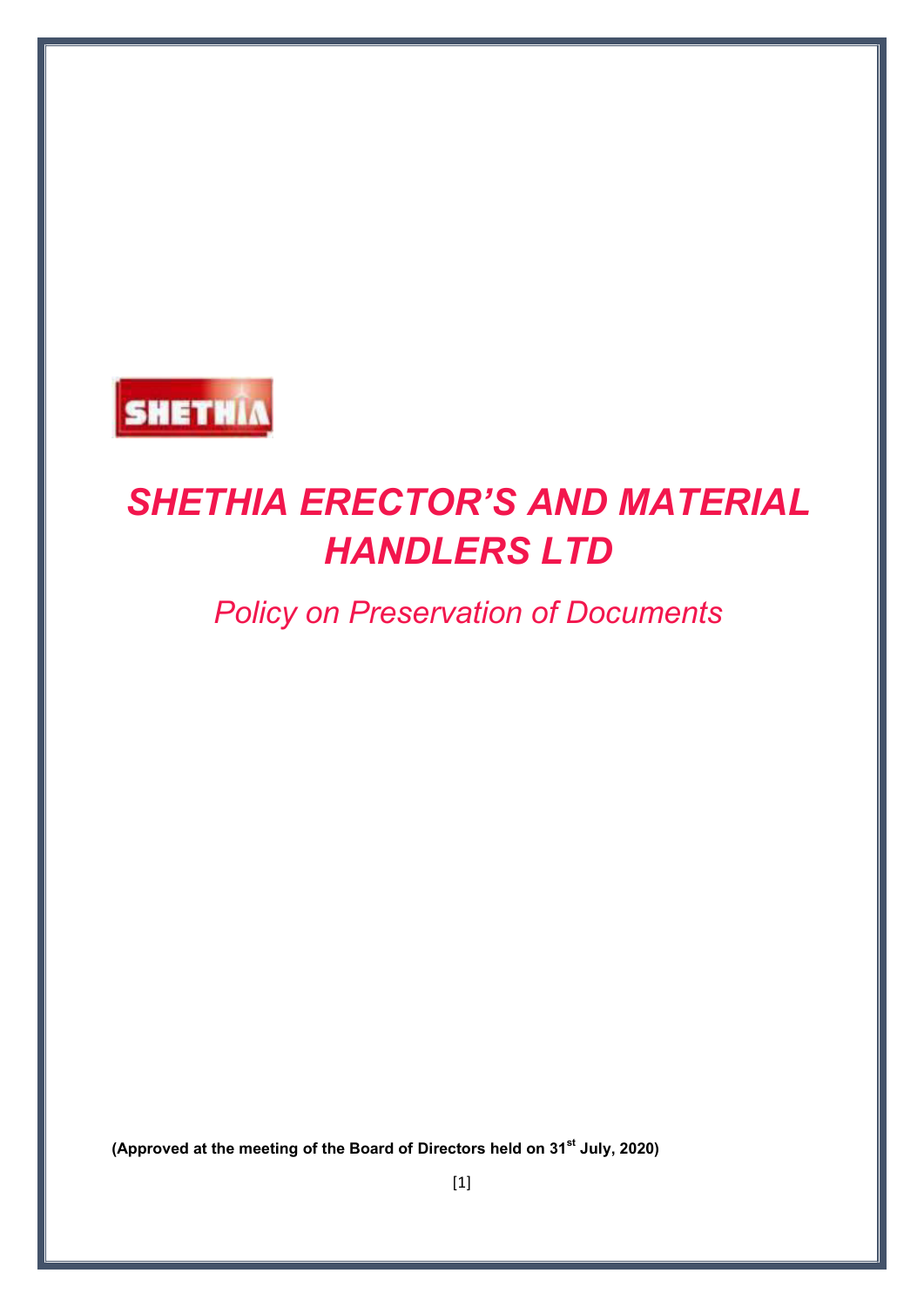#### **Policy on Preservation of Documents**

## **1. Preamble**:

The Securities and Exchange Board of India (SEBI) has issued the Securities and Exchange Board of India ((Listing Obligations and Disclosure Requirements) Regulations, 2015 ('' SEBI LODR") which have come into force from 1st December 2015.

Regulation 9 of the aforesaid Regulations requires the Board of Directors of the Company to frame a Policy for Preservation of Documents ("Policy") classifying them into two categories:

- i. Documents whose preservation shall be permanent in nature; and
- ii. Documents to be preserved for not less than eight years.

The documents that are required to be maintained under this Policy are preserved considering their importance, usefulness and information. The Company recognises that all the documents, whether in physical or electronic mode, form an important and integral part of the Company's records. The preservation of documents is important in order to ensure immediate access to the records, its retrieval and authentication. Accordingly, the Board of Directors of Shethia Erector's and Material Handlers Ltd ("SEMHLL" / "the Company") has adopted the Policy for Preservation of Documents.

## **2. Applicability and Modes of Preservation:**

This Policy is applicable to all documents maintained in physical and electronic mode by the Company. The preservation of documents should be such as to ensure that there is no tampering, alteration, destruction or anything that endangers the content, authenticity, utility or accessibility of the documents.

The documents not specifically covered under this policy shall be preserved and maintained in accordance with the provisions of the respective acts, rules, guidelines and regulations as applicable under which those documents are maintained.

# **3. Definitions**:

- **a.** "**Act"** means the Companies Act, 2013.
- **b. "Applicable Law"** means any law, rules, circulars, guidelines or regulations issued by the Securities and Exchange Board of India (SEBI), Ministry of Corporate Affairs (MCA) , The Institute of Company Secretaries of India (ICSI) and other professional bodies under which the preservation of documents has been prescribed.
- **c. "Board"** means the Board of the Directors of the Company.

**d. "Books of Accounts**" includes records maintained in respect of **–** i. all sums of money received and expended by the Company and matters in relation to which the receipts and expenditure take place ii. All sales and purchases of goods and services by the Company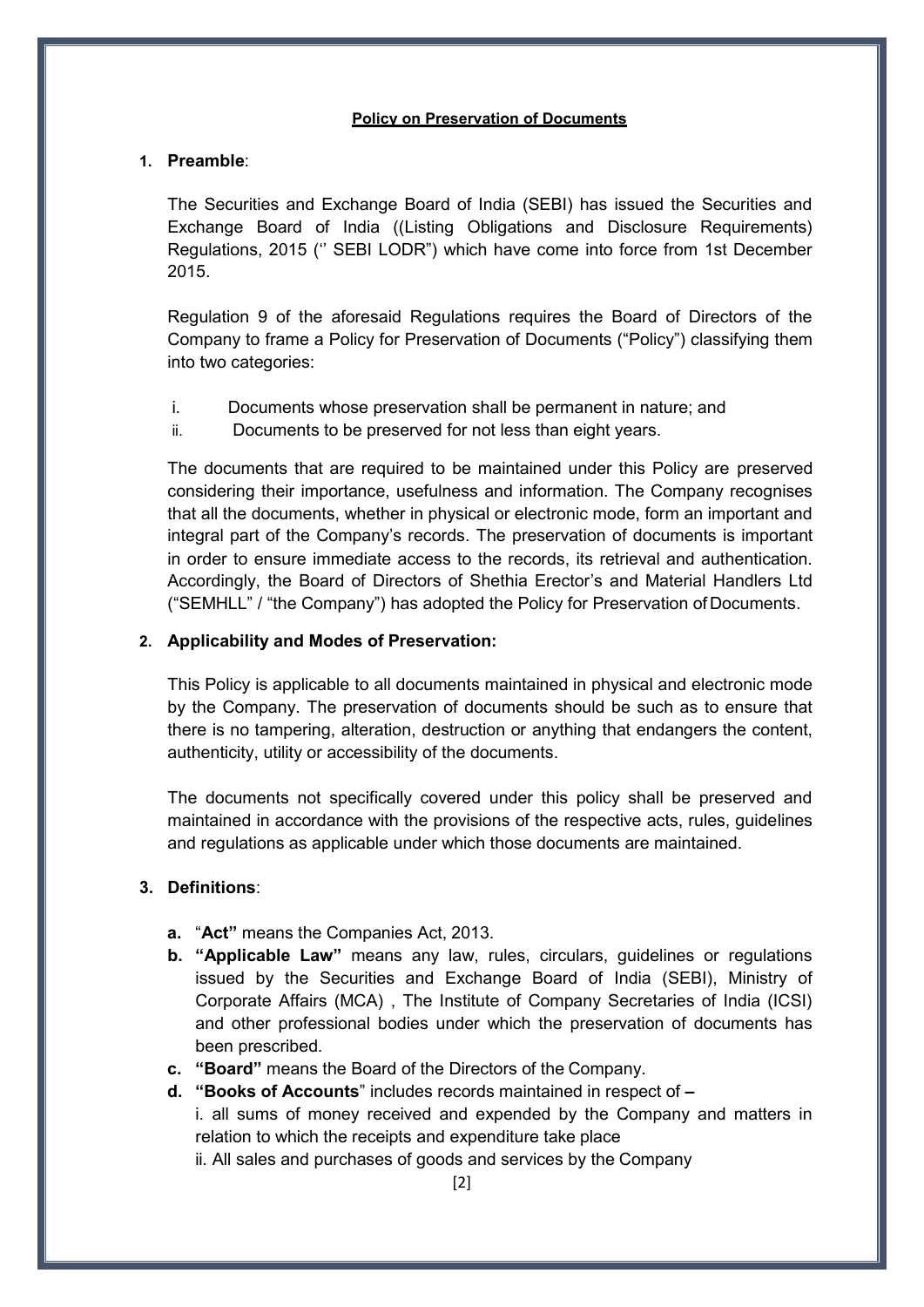iii. The assets and liabilities of the Company; and

iv. The items of cost as may be prescribed under section 148 of the Act in case the

Company belongs to any class of companies specified under that section.

- **e. "Company"** means Shethia Erector's and Material Handlers Ltd.
- **f. "Documents"** refers to papers, notes, agreements, notices, agenda, circulars, advertisements, declarations, forms, minutes, registers, correspondences, challan or any other record required under or in order to comply with the requirements of any Applicable Law, whether issued, sent, received or kept in pursuance of the Act or under any other law for the time being in force or otherwise, maintained on paper or in Electronic Form.
- **g. "Electronic Form"** means any electronic device such as servers, computer, laptop, compact disc, floppy disc, pen drive, space on electronic cloud or any other form of storage and retrieval device, considered feasible, whether the same is in possession or control of the Company or otherwise the Company has control over access to it.
- **h. "Maintenance"** means keeping documents, either physically or in Electronic Form.
- **i. "Preservation"** means to keep in good order and to prevent from being altered, damaged or destroyed.
- **j.** "**SEBI LODR"** means the Securities and Exchange Board of India (Listing Obligations and Disclosure Requirements) Regulations, 2015. Words and phrases used in this Policy and not defined herein shall derive their meaning from the Applicable Law.

#### **4. Roles & Responsibilities:**

The respective Functional/ Departmental heads of the Company shall be responsible for maintenance and preservation of documents in respect of the areas of operations falling under the charge of each of them, in terms of this Policy.

#### **5. Authenticity:**

Where a document is being maintained both in physical form and Electronic form, the authenticity with reference to the physical form should be considered for every purpose.

# **6. Destruction of Documents:**

The documents specified in Annexe A which are not required to be maintained and preserved permanently, may be destroyed after the expiry of the specified retention period in such mode and under the instructions approved by the Functional/ Departmental Heads. Any deviation will be approved by the Chief Financial Officer.

#### **7. Dissemination of the Policy:**

The approved Policy shall be uploaded on the Company's website, [www.shethia.co.in.](http://www.shethia.co.in/)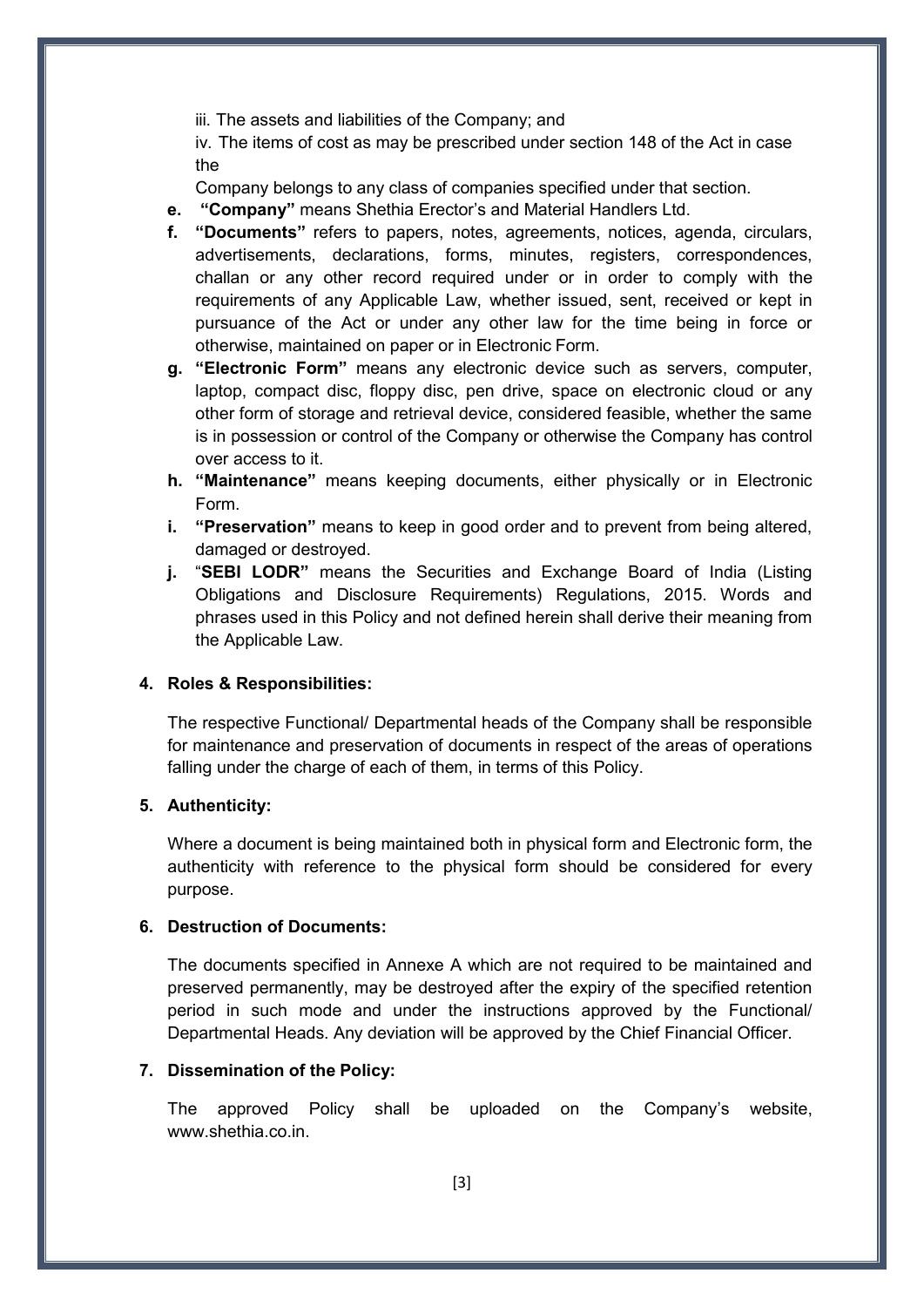# **8. General:**

Notwithstanding anything contained in this policy, the Company shall ensure compliance with any additional requirements as may be prescribed under any laws/regulations either existing or arising out of any amendment to such laws/regulations or otherwise and applicable to the Company from time to time.

# **9. Review of Policy:**

This Policy shall be subject to review, if necessary. Any change/amendments in Applicable Laws with regard to maintenance and preservation of documents and records shall be deemed to be covered in this Policy without any review. Any change/amendments to this Policy shall be approved by the Board of Directors.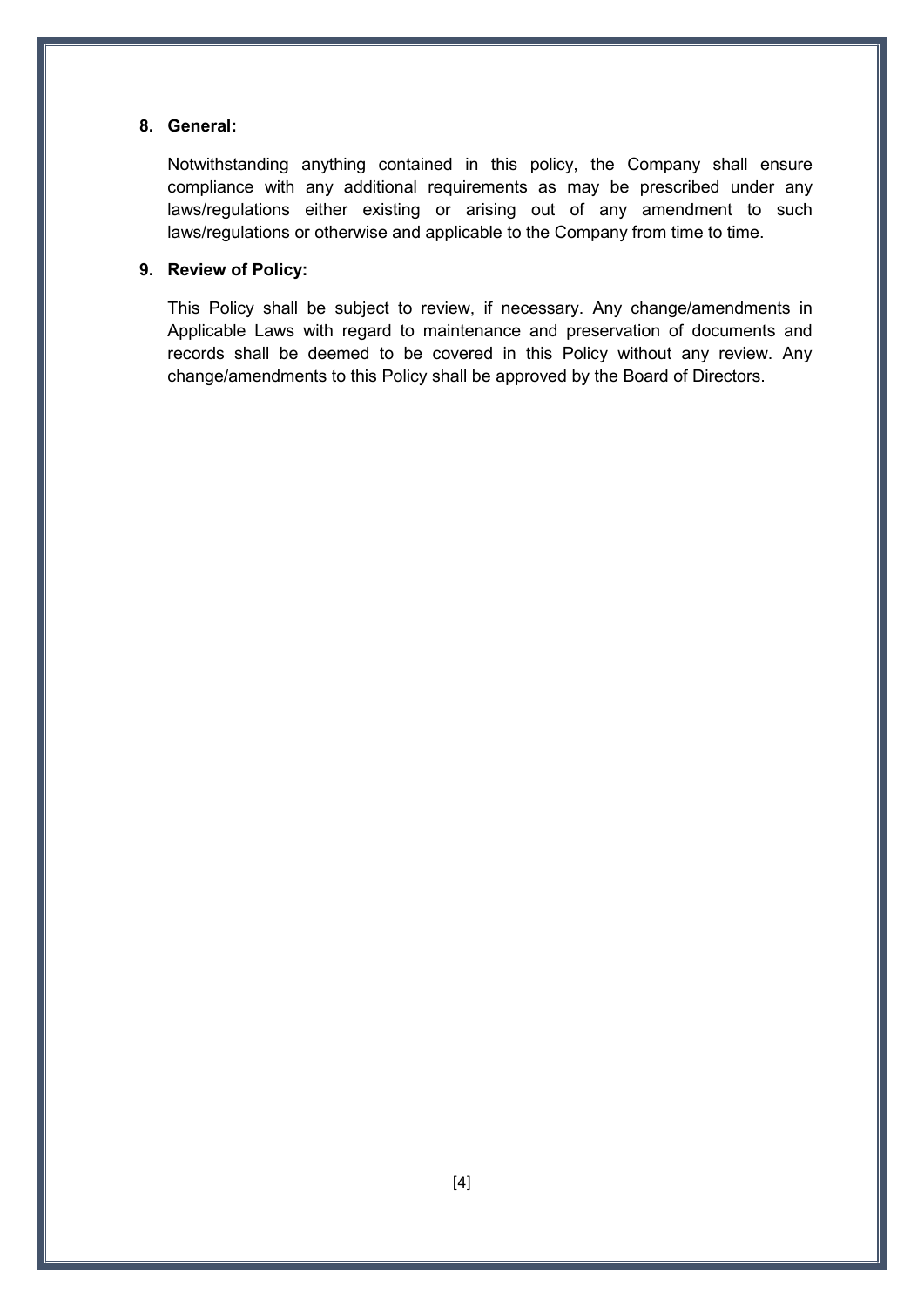# **Annexure A**

| Records as per Companies Act, 2013 |                                                                              |                            |  |  |
|------------------------------------|------------------------------------------------------------------------------|----------------------------|--|--|
| Sr. No.                            | <b>Record Type</b>                                                           | <b>Preservation Period</b> |  |  |
| 1.                                 | Memorandum and Articles of Association                                       | Permanent                  |  |  |
| 2.                                 | Certificate of Incorporation                                                 | Permanent                  |  |  |
| 3.                                 | Minutes of Board and Committee Meetings                                      | Permanent                  |  |  |
| 4.                                 | Minutes of Shareholders' Meetings                                            | Permanent                  |  |  |
| 5.                                 | Register and Index of Members                                                | Permanent                  |  |  |
| 6.                                 | Resolutions passed by circulation                                            | 8 Financial Years          |  |  |
| 7.                                 | Listing Agreement executed with the stock exchanges                          | Permanent                  |  |  |
| 8.                                 | Attendance Register - Board and Committee Meetings                           | 8 Financial Years          |  |  |
| 9.                                 | Register of investments in securities not held in the name of the<br>Company | Permanent                  |  |  |
| 10.                                | Register of renewed and duplicate certificates                               | Permanent                  |  |  |
| 11.                                | Register of contracts in which Directors are interested                      | Permanent                  |  |  |
| 12.                                | Register of Directors, Managing Director, Manager and<br>Secretary           | Permanent                  |  |  |
| 13.                                | Register of Directors' Shareholding                                          | Permanent                  |  |  |
| 14.                                | Register of Inter-corporate loans and investments                            | Permanent                  |  |  |
| 15.                                | Register of transfer of shares                                               | Permanent                  |  |  |
| 16.                                | Register of Transmission of shares                                           | Permanent                  |  |  |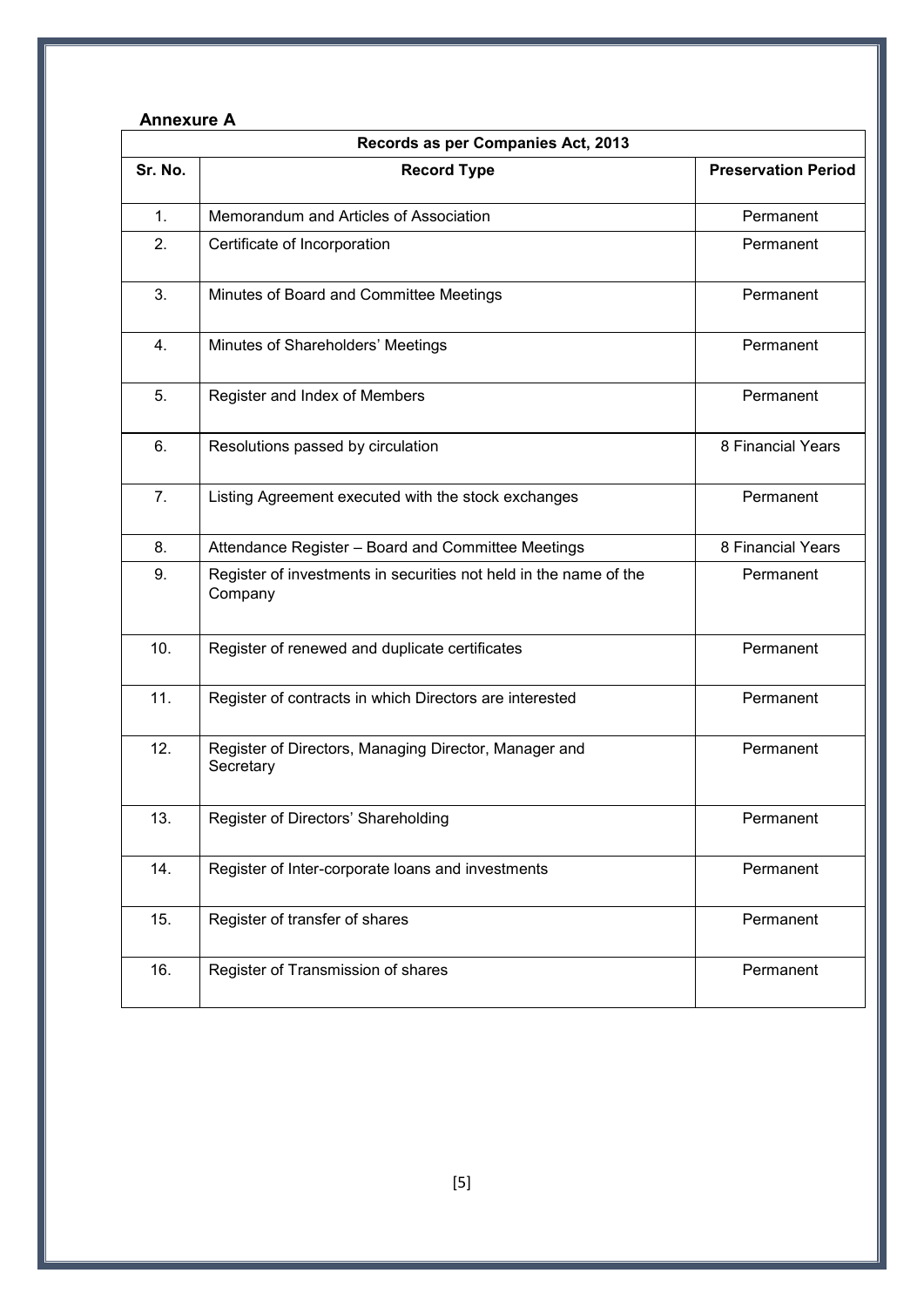| 17. | Forms filed with Registrar of Companies (ROC)                                            | Permanent         |
|-----|------------------------------------------------------------------------------------------|-------------------|
| 18. | Notice and Agenda of the Board and Committee Meetings                                    | 8 Financial Years |
| 19. | Notices pertaining to disclosure of Interest by the Directors                            | 8 Financial Years |
| 20. | <b>Annual Returns</b>                                                                    | 8 Financial Years |
| 21. | Correspondence with shareholders                                                         | 8 Financial Years |
| 22. | Disclosures under SEBI - Substantial acquisition of shares and<br>Takeovers, Regulations | 8 Financial Years |
| 23. | Disclosures under SEBI - Prohibition of Insider Trading<br>Regulations                   | 8 Financial Years |
| 26. | <b>Postal Ballot forms</b>                                                               | 8 Financial Years |
| 27. | Scrutinizer's Reports on voting at General Meetings/ Postal Ballot                       | 8 Financial Years |
| 28. | Newspaper cuttings of notices of Board Meeting and Financial<br><b>Results</b>           | 8 Financial Years |
| 29. | Investor meet presentations                                                              | 8 Financial years |

| <b>Accounts and Finance Records</b> |                                         |                                                     |  |  |
|-------------------------------------|-----------------------------------------|-----------------------------------------------------|--|--|
| Sr. No.                             | <b>Record Type</b>                      | <b>Preservation</b><br><b>Period</b>                |  |  |
| 1.                                  | Annual Audited and Financial Statements | Permanent                                           |  |  |
| 2.                                  | Books of Accounts, Ledgers & Vouchers   | 8 Financial Years                                   |  |  |
| 3.                                  | Investment Records                      | 8 Financial Years<br>from the date of<br>redemption |  |  |
| 4.                                  | <b>Engagement letters from Auditors</b> | 8 Financial Years                                   |  |  |